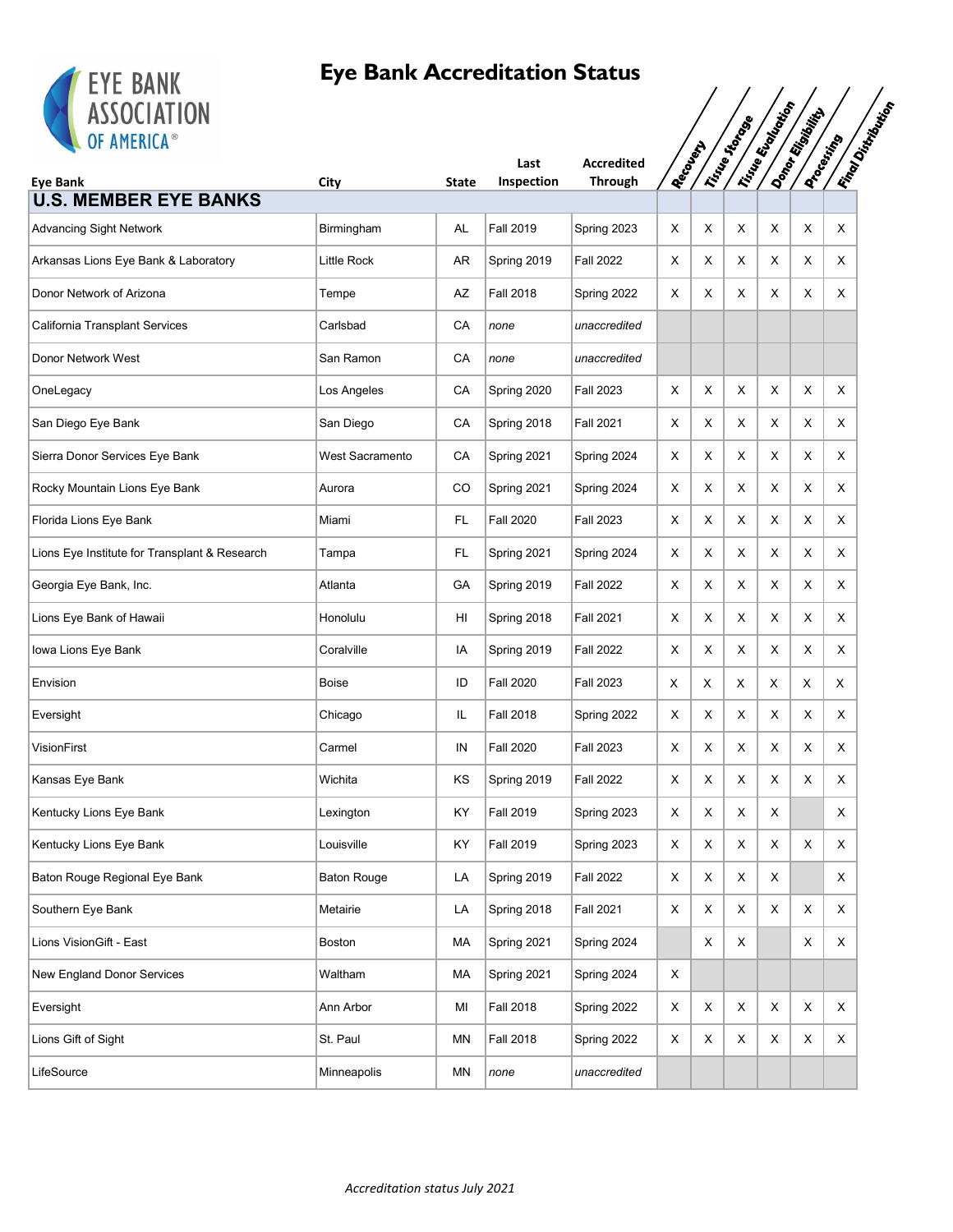

| Tring England Original<br><b>Iman Distriction</b><br>Donor Rigorito<br>Tinco Stone<br>OF AMERICA®<br><b>Processing</b><br>Recountry<br><b>Accredited</b><br>Last<br>Inspection<br><b>Through</b><br><b>Eye Bank</b><br>City<br><b>State</b><br>X<br>St. Louis<br>MO<br>Spring 2024<br>X<br>X<br>X<br>X<br>X<br>Spring 2021<br>X<br>MO<br>X<br>X<br>Χ<br>Kansas City<br>Spring 2019<br><b>Fall 2022</b><br>Х<br>Χ<br><b>Fall 2022</b><br>X<br>X<br>X<br>Flowood<br>МS<br>Spring 2019<br>Х<br>Χ<br>X<br><b>NC</b><br>X<br>X<br>X<br><b>Fall 2019</b><br>X<br>X<br>X<br>Charlotte<br>Spring 2023<br>Winston-Salem<br><b>NC</b><br><b>Fall 2019</b><br>Spring 2023<br>X<br>X<br>X<br>X<br>Х<br>X<br>X<br><b>NE</b><br>X<br>Χ<br>X<br>X<br>Omaha<br>Spring 2021<br>Spring 2024<br>Х<br>Clark<br><b>NJ</b><br>Spring 2021<br>X<br>X<br>X<br>X<br>х<br>Spring 2024<br>X<br>X<br>X<br><b>NM</b><br>Spring 2021<br>Spring 2024<br>X<br>X<br>X<br>Albuquerque<br><b>NV</b><br>X<br>X<br>X<br>X<br>Las Vegas<br>Spring 2021<br>Spring 2024<br>Х<br>X<br>NV<br><b>Fall 2019</b><br>X<br>Las Vegas<br>Spring 2022<br>X<br><b>Fall 2020</b><br>Fall 2023<br>X<br>X<br>Χ<br>X<br>X<br>Syracuse<br>NY<br>X<br>X<br>X<br>X<br>Williamsville<br>NY<br><b>Fall 2020</b><br><b>Fall 2023</b><br>X<br>X<br>NY.<br>X<br>Rochester<br>Spring 2019<br>Fall 2022<br>Х<br>X<br>X<br>X<br>NY.<br><b>Fall 2022</b><br>X<br>X<br>X<br>Spring 2019<br>Albany<br>New York<br>NY.<br><b>Fall 2021</b><br>X<br>X<br>X<br>X<br>X<br>X<br>Spring 2018<br>Valley Stream<br>NY<br>Spring 2019<br><b>Fall 2022</b><br>X<br>X<br>X<br>X<br>X<br>X<br>OH<br>Spring 2020<br>X<br>X<br>X<br>X<br>Columbus<br>Fall 2023<br>Х<br>Χ<br>OH<br>Fall 2021<br>Х<br>X<br>Х<br>X<br>X<br>X<br>Cincinnati<br>Spring 2018<br>Spring 2018<br>X<br>X<br>Cleveland<br>OH<br><b>Fall 2021</b><br>X<br>X<br>X<br>Х<br>Cleveland<br>OH<br>none<br>unaccredited<br>Columbus<br>OH<br>Spring 2019<br><b>Fall 2022</b><br>X<br>X<br>OH<br>Spring 2020<br><b>Fall 2023</b><br>X<br>X<br>X<br>X<br>Dayton<br>Х<br>X<br>Oklahoma City<br>OK<br><b>Fall 2019</b><br>X<br>X<br>X<br>Spring 2023<br>Х<br>Χ<br>Portland<br>0R<br><b>Fall 2019</b><br>X<br>X<br>X<br>X<br>X<br>Spring 2023<br>X<br><b>Fall 2019</b><br>X<br>X<br>X<br>X<br>PA<br>Spring 2023<br>X<br>X<br>Pittsburgh<br>X<br>PA<br>Spring 2021<br>X<br>X<br>X<br>X<br>Hershey<br>Spring 2024<br>Х<br>X<br>Philadelphia<br>PA<br>Spring 2019<br><b>Fall 2022</b><br>X<br>X<br>X<br>X<br>Χ<br><b>Fall 2020</b><br>PA<br><b>Fall 2023</b><br>X<br>X<br>X<br>X<br>Erie<br>Х<br>X<br>Bethlehem<br>PA<br>Spring 2021<br>Spring 2022<br>X<br>X | <b>EIE BANK</b><br><b>ASSOCIATION</b>    |  |  |  |  |  |
|-----------------------------------------------------------------------------------------------------------------------------------------------------------------------------------------------------------------------------------------------------------------------------------------------------------------------------------------------------------------------------------------------------------------------------------------------------------------------------------------------------------------------------------------------------------------------------------------------------------------------------------------------------------------------------------------------------------------------------------------------------------------------------------------------------------------------------------------------------------------------------------------------------------------------------------------------------------------------------------------------------------------------------------------------------------------------------------------------------------------------------------------------------------------------------------------------------------------------------------------------------------------------------------------------------------------------------------------------------------------------------------------------------------------------------------------------------------------------------------------------------------------------------------------------------------------------------------------------------------------------------------------------------------------------------------------------------------------------------------------------------------------------------------------------------------------------------------------------------------------------------------------------------------------------------------------------------------------------------------------------------------------------------------------------------------------------------------------------------------------------------------------------------------------------------------------------------------------------------------------------------------------------------------------------------------------------------------------------------------------------------------------------------------------------------------------------------------------------------------------------------------------------------------------------------------------------------------------------------------------------------------|------------------------------------------|--|--|--|--|--|
|                                                                                                                                                                                                                                                                                                                                                                                                                                                                                                                                                                                                                                                                                                                                                                                                                                                                                                                                                                                                                                                                                                                                                                                                                                                                                                                                                                                                                                                                                                                                                                                                                                                                                                                                                                                                                                                                                                                                                                                                                                                                                                                                                                                                                                                                                                                                                                                                                                                                                                                                                                                                                                   |                                          |  |  |  |  |  |
|                                                                                                                                                                                                                                                                                                                                                                                                                                                                                                                                                                                                                                                                                                                                                                                                                                                                                                                                                                                                                                                                                                                                                                                                                                                                                                                                                                                                                                                                                                                                                                                                                                                                                                                                                                                                                                                                                                                                                                                                                                                                                                                                                                                                                                                                                                                                                                                                                                                                                                                                                                                                                                   | Mid-America Transplant                   |  |  |  |  |  |
|                                                                                                                                                                                                                                                                                                                                                                                                                                                                                                                                                                                                                                                                                                                                                                                                                                                                                                                                                                                                                                                                                                                                                                                                                                                                                                                                                                                                                                                                                                                                                                                                                                                                                                                                                                                                                                                                                                                                                                                                                                                                                                                                                                                                                                                                                                                                                                                                                                                                                                                                                                                                                                   | Saving Sight                             |  |  |  |  |  |
|                                                                                                                                                                                                                                                                                                                                                                                                                                                                                                                                                                                                                                                                                                                                                                                                                                                                                                                                                                                                                                                                                                                                                                                                                                                                                                                                                                                                                                                                                                                                                                                                                                                                                                                                                                                                                                                                                                                                                                                                                                                                                                                                                                                                                                                                                                                                                                                                                                                                                                                                                                                                                                   | Mississippi Lions Eye Bank               |  |  |  |  |  |
|                                                                                                                                                                                                                                                                                                                                                                                                                                                                                                                                                                                                                                                                                                                                                                                                                                                                                                                                                                                                                                                                                                                                                                                                                                                                                                                                                                                                                                                                                                                                                                                                                                                                                                                                                                                                                                                                                                                                                                                                                                                                                                                                                                                                                                                                                                                                                                                                                                                                                                                                                                                                                                   | LifeShare Carolinas                      |  |  |  |  |  |
|                                                                                                                                                                                                                                                                                                                                                                                                                                                                                                                                                                                                                                                                                                                                                                                                                                                                                                                                                                                                                                                                                                                                                                                                                                                                                                                                                                                                                                                                                                                                                                                                                                                                                                                                                                                                                                                                                                                                                                                                                                                                                                                                                                                                                                                                                                                                                                                                                                                                                                                                                                                                                                   | Miracles in Sight                        |  |  |  |  |  |
|                                                                                                                                                                                                                                                                                                                                                                                                                                                                                                                                                                                                                                                                                                                                                                                                                                                                                                                                                                                                                                                                                                                                                                                                                                                                                                                                                                                                                                                                                                                                                                                                                                                                                                                                                                                                                                                                                                                                                                                                                                                                                                                                                                                                                                                                                                                                                                                                                                                                                                                                                                                                                                   | Lions Eye Bank of Nebraska               |  |  |  |  |  |
|                                                                                                                                                                                                                                                                                                                                                                                                                                                                                                                                                                                                                                                                                                                                                                                                                                                                                                                                                                                                                                                                                                                                                                                                                                                                                                                                                                                                                                                                                                                                                                                                                                                                                                                                                                                                                                                                                                                                                                                                                                                                                                                                                                                                                                                                                                                                                                                                                                                                                                                                                                                                                                   | Eversight                                |  |  |  |  |  |
|                                                                                                                                                                                                                                                                                                                                                                                                                                                                                                                                                                                                                                                                                                                                                                                                                                                                                                                                                                                                                                                                                                                                                                                                                                                                                                                                                                                                                                                                                                                                                                                                                                                                                                                                                                                                                                                                                                                                                                                                                                                                                                                                                                                                                                                                                                                                                                                                                                                                                                                                                                                                                                   | New Mexico Lions Eye Bank                |  |  |  |  |  |
|                                                                                                                                                                                                                                                                                                                                                                                                                                                                                                                                                                                                                                                                                                                                                                                                                                                                                                                                                                                                                                                                                                                                                                                                                                                                                                                                                                                                                                                                                                                                                                                                                                                                                                                                                                                                                                                                                                                                                                                                                                                                                                                                                                                                                                                                                                                                                                                                                                                                                                                                                                                                                                   | Nevada Donor Network                     |  |  |  |  |  |
|                                                                                                                                                                                                                                                                                                                                                                                                                                                                                                                                                                                                                                                                                                                                                                                                                                                                                                                                                                                                                                                                                                                                                                                                                                                                                                                                                                                                                                                                                                                                                                                                                                                                                                                                                                                                                                                                                                                                                                                                                                                                                                                                                                                                                                                                                                                                                                                                                                                                                                                                                                                                                                   | Restore Sight International              |  |  |  |  |  |
|                                                                                                                                                                                                                                                                                                                                                                                                                                                                                                                                                                                                                                                                                                                                                                                                                                                                                                                                                                                                                                                                                                                                                                                                                                                                                                                                                                                                                                                                                                                                                                                                                                                                                                                                                                                                                                                                                                                                                                                                                                                                                                                                                                                                                                                                                                                                                                                                                                                                                                                                                                                                                                   | ConnectLife - Syracuse                   |  |  |  |  |  |
|                                                                                                                                                                                                                                                                                                                                                                                                                                                                                                                                                                                                                                                                                                                                                                                                                                                                                                                                                                                                                                                                                                                                                                                                                                                                                                                                                                                                                                                                                                                                                                                                                                                                                                                                                                                                                                                                                                                                                                                                                                                                                                                                                                                                                                                                                                                                                                                                                                                                                                                                                                                                                                   | ConnectLife                              |  |  |  |  |  |
|                                                                                                                                                                                                                                                                                                                                                                                                                                                                                                                                                                                                                                                                                                                                                                                                                                                                                                                                                                                                                                                                                                                                                                                                                                                                                                                                                                                                                                                                                                                                                                                                                                                                                                                                                                                                                                                                                                                                                                                                                                                                                                                                                                                                                                                                                                                                                                                                                                                                                                                                                                                                                                   | Sight Society of Northeastern New York   |  |  |  |  |  |
|                                                                                                                                                                                                                                                                                                                                                                                                                                                                                                                                                                                                                                                                                                                                                                                                                                                                                                                                                                                                                                                                                                                                                                                                                                                                                                                                                                                                                                                                                                                                                                                                                                                                                                                                                                                                                                                                                                                                                                                                                                                                                                                                                                                                                                                                                                                                                                                                                                                                                                                                                                                                                                   | Sight Society of Northeastern New York   |  |  |  |  |  |
|                                                                                                                                                                                                                                                                                                                                                                                                                                                                                                                                                                                                                                                                                                                                                                                                                                                                                                                                                                                                                                                                                                                                                                                                                                                                                                                                                                                                                                                                                                                                                                                                                                                                                                                                                                                                                                                                                                                                                                                                                                                                                                                                                                                                                                                                                                                                                                                                                                                                                                                                                                                                                                   | The Eye-Bank for Sight Restoration       |  |  |  |  |  |
|                                                                                                                                                                                                                                                                                                                                                                                                                                                                                                                                                                                                                                                                                                                                                                                                                                                                                                                                                                                                                                                                                                                                                                                                                                                                                                                                                                                                                                                                                                                                                                                                                                                                                                                                                                                                                                                                                                                                                                                                                                                                                                                                                                                                                                                                                                                                                                                                                                                                                                                                                                                                                                   | The Lions Eye Bank for Long Island       |  |  |  |  |  |
|                                                                                                                                                                                                                                                                                                                                                                                                                                                                                                                                                                                                                                                                                                                                                                                                                                                                                                                                                                                                                                                                                                                                                                                                                                                                                                                                                                                                                                                                                                                                                                                                                                                                                                                                                                                                                                                                                                                                                                                                                                                                                                                                                                                                                                                                                                                                                                                                                                                                                                                                                                                                                                   | Central Ohio Lions Eye Bank              |  |  |  |  |  |
|                                                                                                                                                                                                                                                                                                                                                                                                                                                                                                                                                                                                                                                                                                                                                                                                                                                                                                                                                                                                                                                                                                                                                                                                                                                                                                                                                                                                                                                                                                                                                                                                                                                                                                                                                                                                                                                                                                                                                                                                                                                                                                                                                                                                                                                                                                                                                                                                                                                                                                                                                                                                                                   | Cincinnati Eye Bank                      |  |  |  |  |  |
|                                                                                                                                                                                                                                                                                                                                                                                                                                                                                                                                                                                                                                                                                                                                                                                                                                                                                                                                                                                                                                                                                                                                                                                                                                                                                                                                                                                                                                                                                                                                                                                                                                                                                                                                                                                                                                                                                                                                                                                                                                                                                                                                                                                                                                                                                                                                                                                                                                                                                                                                                                                                                                   | Eversight                                |  |  |  |  |  |
|                                                                                                                                                                                                                                                                                                                                                                                                                                                                                                                                                                                                                                                                                                                                                                                                                                                                                                                                                                                                                                                                                                                                                                                                                                                                                                                                                                                                                                                                                                                                                                                                                                                                                                                                                                                                                                                                                                                                                                                                                                                                                                                                                                                                                                                                                                                                                                                                                                                                                                                                                                                                                                   | LifeBanc                                 |  |  |  |  |  |
|                                                                                                                                                                                                                                                                                                                                                                                                                                                                                                                                                                                                                                                                                                                                                                                                                                                                                                                                                                                                                                                                                                                                                                                                                                                                                                                                                                                                                                                                                                                                                                                                                                                                                                                                                                                                                                                                                                                                                                                                                                                                                                                                                                                                                                                                                                                                                                                                                                                                                                                                                                                                                                   | Lifeline of Ohio                         |  |  |  |  |  |
|                                                                                                                                                                                                                                                                                                                                                                                                                                                                                                                                                                                                                                                                                                                                                                                                                                                                                                                                                                                                                                                                                                                                                                                                                                                                                                                                                                                                                                                                                                                                                                                                                                                                                                                                                                                                                                                                                                                                                                                                                                                                                                                                                                                                                                                                                                                                                                                                                                                                                                                                                                                                                                   | Lions Eye Bank of West Central Ohio      |  |  |  |  |  |
|                                                                                                                                                                                                                                                                                                                                                                                                                                                                                                                                                                                                                                                                                                                                                                                                                                                                                                                                                                                                                                                                                                                                                                                                                                                                                                                                                                                                                                                                                                                                                                                                                                                                                                                                                                                                                                                                                                                                                                                                                                                                                                                                                                                                                                                                                                                                                                                                                                                                                                                                                                                                                                   | Oklahoma Lions Eye Bank                  |  |  |  |  |  |
|                                                                                                                                                                                                                                                                                                                                                                                                                                                                                                                                                                                                                                                                                                                                                                                                                                                                                                                                                                                                                                                                                                                                                                                                                                                                                                                                                                                                                                                                                                                                                                                                                                                                                                                                                                                                                                                                                                                                                                                                                                                                                                                                                                                                                                                                                                                                                                                                                                                                                                                                                                                                                                   | Lions VisionGift                         |  |  |  |  |  |
|                                                                                                                                                                                                                                                                                                                                                                                                                                                                                                                                                                                                                                                                                                                                                                                                                                                                                                                                                                                                                                                                                                                                                                                                                                                                                                                                                                                                                                                                                                                                                                                                                                                                                                                                                                                                                                                                                                                                                                                                                                                                                                                                                                                                                                                                                                                                                                                                                                                                                                                                                                                                                                   | Center for Organ Recovery & Education    |  |  |  |  |  |
|                                                                                                                                                                                                                                                                                                                                                                                                                                                                                                                                                                                                                                                                                                                                                                                                                                                                                                                                                                                                                                                                                                                                                                                                                                                                                                                                                                                                                                                                                                                                                                                                                                                                                                                                                                                                                                                                                                                                                                                                                                                                                                                                                                                                                                                                                                                                                                                                                                                                                                                                                                                                                                   | Gift of Life Donor Program Eye Bank      |  |  |  |  |  |
|                                                                                                                                                                                                                                                                                                                                                                                                                                                                                                                                                                                                                                                                                                                                                                                                                                                                                                                                                                                                                                                                                                                                                                                                                                                                                                                                                                                                                                                                                                                                                                                                                                                                                                                                                                                                                                                                                                                                                                                                                                                                                                                                                                                                                                                                                                                                                                                                                                                                                                                                                                                                                                   | Lions Eye Bank of Delaware Valley        |  |  |  |  |  |
|                                                                                                                                                                                                                                                                                                                                                                                                                                                                                                                                                                                                                                                                                                                                                                                                                                                                                                                                                                                                                                                                                                                                                                                                                                                                                                                                                                                                                                                                                                                                                                                                                                                                                                                                                                                                                                                                                                                                                                                                                                                                                                                                                                                                                                                                                                                                                                                                                                                                                                                                                                                                                                   | Lions Eye Bank of Northwest Pennsylvania |  |  |  |  |  |
|                                                                                                                                                                                                                                                                                                                                                                                                                                                                                                                                                                                                                                                                                                                                                                                                                                                                                                                                                                                                                                                                                                                                                                                                                                                                                                                                                                                                                                                                                                                                                                                                                                                                                                                                                                                                                                                                                                                                                                                                                                                                                                                                                                                                                                                                                                                                                                                                                                                                                                                                                                                                                                   | SightLife Bethlehem                      |  |  |  |  |  |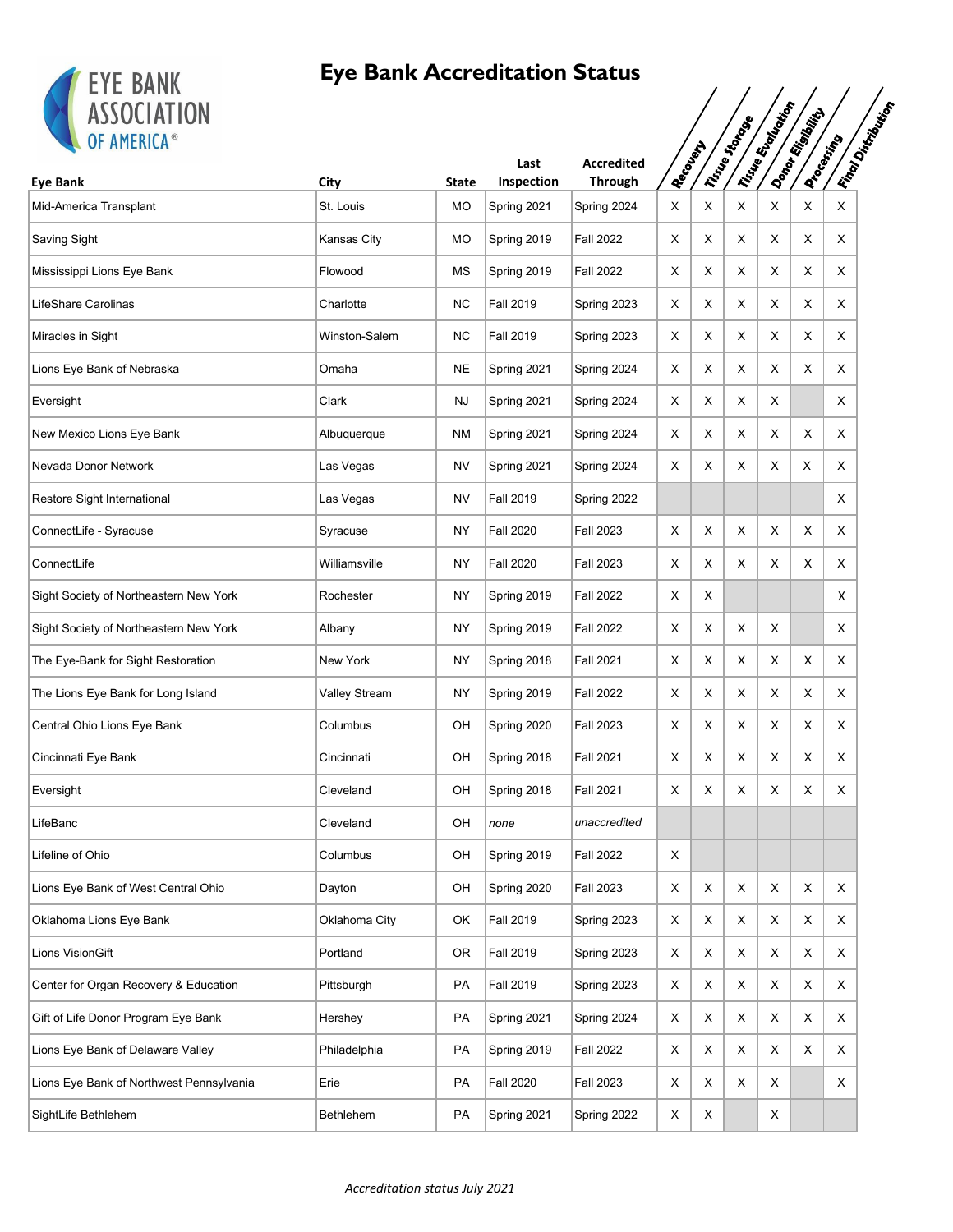

| <b>ETE BANK</b><br><b>ASSOCIATION</b><br>OF AMERICA®            |                    |              |                  |                   |            |   | Irinoste de Cope | Tine Riversition | Donor Rigorito    | <b>IFrantDistriction</b> |
|-----------------------------------------------------------------|--------------------|--------------|------------------|-------------------|------------|---|------------------|------------------|-------------------|--------------------------|
|                                                                 |                    |              | Last             | <b>Accredited</b> | Recover of |   |                  |                  | <b>Processing</b> |                          |
| <b>Eye Bank</b>                                                 | City               | <b>State</b> | Inspection       | Through           |            |   |                  |                  |                   |                          |
| Lions Eye Bank of Puerto Rico                                   | San Juan           | <b>PR</b>    | Spring 2021      | Spring 2024       | X          | X | X                | Χ                | X                 | X                        |
| Dakota Lions Sight & Health                                     | <b>Sioux Falls</b> | SD           | <b>Fall 2019</b> | Spring 2023       | Χ          | Χ | Х                | Χ                | X                 | X                        |
| East Tennessee Lions Eye Bank                                   | Knoxville          | <b>TN</b>    | <b>Fall 2019</b> | Spring 2023       | X          | X | X                | X                | X                 | X                        |
| Mid-South Eye Bank for Sight Restoration                        | <b>Bartlett</b>    | <b>TN</b>    | <b>Fall 2019</b> | Spring 2023       | X          | X | X                | X                |                   | $\times$                 |
| Sierra Donor Services Eye Bank                                  | Nashville          | <b>TN</b>    | Spring 2019      | <b>Fall 2022</b>  | X          | X | X                | Χ                | X                 | X                        |
| Fort Worth Eye Bank                                             | Fort Worth         | <b>TX</b>    | none             | unaccredited      |            |   |                  |                  |                   |                          |
| Great Plains Lions Eye Bank                                     | Lubbock            | TX           | Spring 2020      | <b>Fall 2023</b>  | Χ          | X | X                | X                |                   | Χ                        |
| Lions Eye Bank of Texas at Baylor College of Medicine           | Houston            | <b>TX</b>    | Spring 2019      | <b>Fall 2022</b>  | X          | X | X                | $\sf X$          | X.                | X                        |
| Miracles in Sight - Lone Star Division                          | Manor              | <b>TX</b>    | <b>Fall 2020</b> | <b>Fall 2023</b>  | X          | X | X                | X                | X                 | X                        |
| San Antonio Eye Bank                                            | San Antonio        | <b>TX</b>    | <b>Fall 2020</b> | <b>Fall 2023</b>  | Χ          | X | Χ                | X                | X                 | $\mathsf{X}$             |
| UT Transplant Services Center Lions Eye Bank                    | Dallas             | <b>TX</b>    | <b>Fall 2018</b> | Spring 2022       | Χ          | X | Χ                | X                | X                 | X                        |
| Western Texas Lions Eye Bank Alliance                           | San Angelo         | TX           | <b>Fall 2019</b> | Spring 2023       | X          | X | X                | X                |                   | X                        |
| Utah Lions Eye Bank                                             | Murray             | UT           | Spring 2021      | Spring 2024       | X          | X | X                | X                | X                 | X                        |
| Lions Medical Eye Bank & Research Center of Eastern<br>Virginia | <b>Norfolk</b>     | <b>VA</b>    | Spring 2019      | <b>Fall 2022</b>  | Χ          | X | X                | X                | X                 | $\mathsf{X}$             |
| Old Dominion Eye Foundation                                     | Richmond           | <b>VA</b>    | <b>Fall 2018</b> | Spring 2022       | Χ          | X | X                | X                | X                 | X                        |
| SightLife                                                       | Seattle            | WA           | Spring 2018      | <b>Fall 2021</b>  | X          | X | X                | X                | X                 | X                        |
| Lions Eye Bank of Wisconsin                                     | Madison            | WI           | <b>Fall 2019</b> | Spring 2023       | Χ          | X | Χ                | Χ                | Χ                 | X                        |
| Medical Eye Bank of West Virginia                               | Charleston         | <b>WV</b>    | <b>Fall 2018</b> | Spring 2022       | Χ          | X | X                | X                | X                 | Χ                        |
|                                                                 |                    |              |                  |                   |            |   |                  |                  |                   |                          |

| <b>CANADIAN MEMBER EYE BANKS</b>                                   |            |           |                  |                  |   |   |   |   |   |   |  |  |
|--------------------------------------------------------------------|------------|-----------|------------------|------------------|---|---|---|---|---|---|--|--|
| Lions Eye Bank (Alberta)                                           | Calgary    | AB        | Spring 2019      | <b>Fall 2022</b> | X | X | X | X | X | X |  |  |
| Eye Bank of British Columbia                                       | Vancouver  | ВC        | <b>Fall 2019</b> | Spring 2023      | X | X | X | X | X | X |  |  |
| Tissue Bank Manitoba                                               | Winnipeg   | <b>MB</b> | <b>Fall 2020</b> | <b>Fall 2023</b> | X | X | X | X | X | X |  |  |
| New Brunswick Organ and Tissue Program - Ocular<br><b>Division</b> | Saint John | <b>NB</b> | <b>Fall 2019</b> | Spring 2023      | X | X | X | X |   | X |  |  |
| Regional Tissue Bank                                               | Halifax    | <b>NS</b> | Spring 2018      | <b>Fall 2021</b> | X | X | X | X | X | X |  |  |
| Eye Bank of Canada - Ontario                                       | Toronto    | ON        | Spring 2019      | <b>Fall 2022</b> | X | X | X | X | X | X |  |  |
| Eye Bank of Saskatchewan                                           | Regina     | SK        | <b>Fall 2010</b> | unaccredited     |   |   |   |   |   |   |  |  |
| Eye Bank of Saskatchewan                                           | Saskatoon  | SK        | <b>Fall 2010</b> | unaccredited     |   |   |   |   |   |   |  |  |